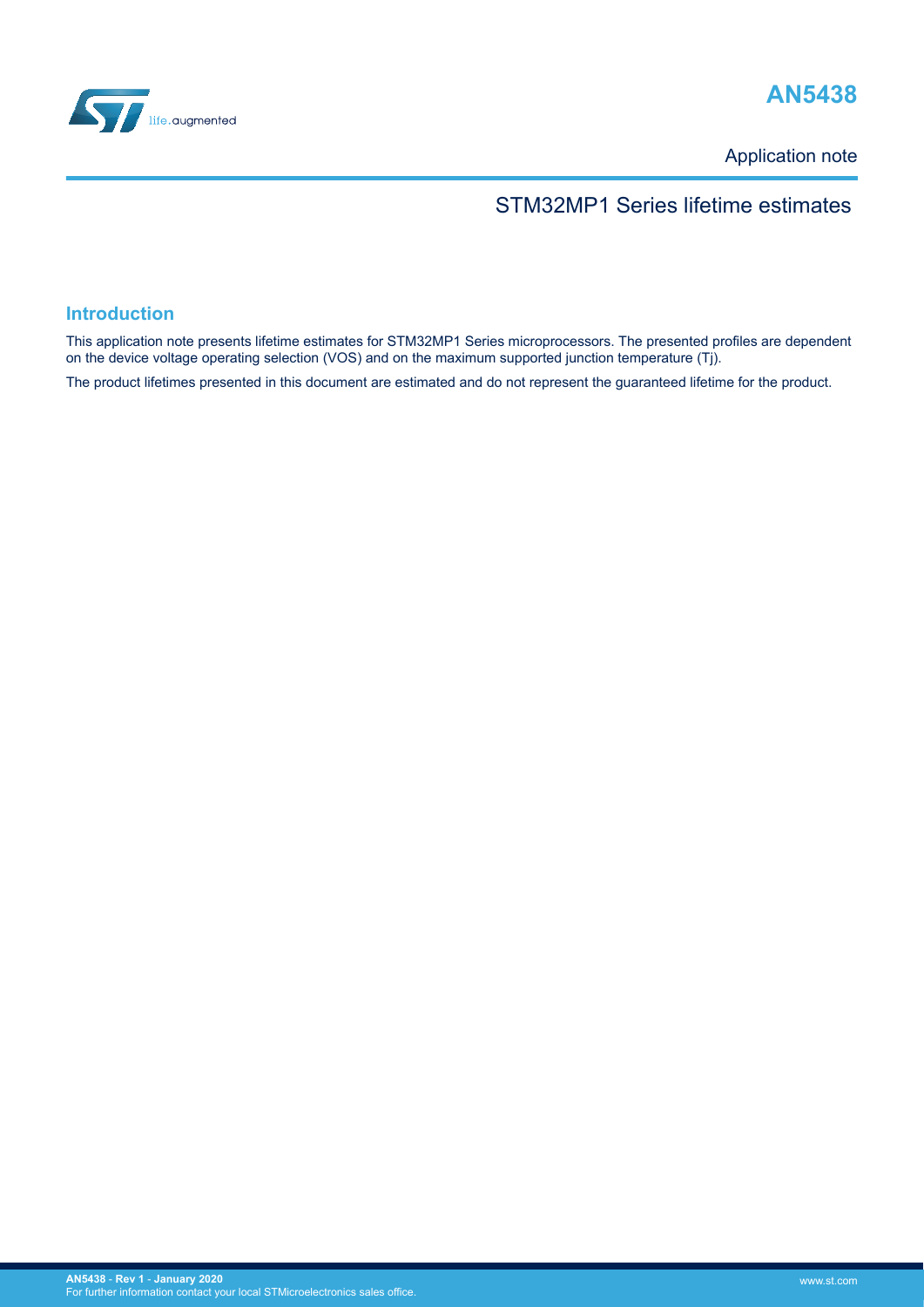### <span id="page-1-0"></span>**1 General information**

This document applies to Arm® Cortex® core-based microprocessors of the STM32MP1 Series. *Note: Arm is a registered trademark of Arm Limited (or its subsidiaries) in the US and/or elsewhere.*

arm

The table below presents voltage and maximum Tj range supported by the STM32MP1 Series microprocessors.

| <b>Operating level</b> | Tj max $(^{\circ}C)$ | <b>Cortex-A7 frequency</b><br>(MHz) | Cortex-M4 frequency<br>(MHz) | V <sub>DDCORE</sub> min (V) |
|------------------------|----------------------|-------------------------------------|------------------------------|-----------------------------|
| VOS <sub>1</sub>       | 125                  | 650                                 | 209                          | 1.18                        |
| VOS <sub>2</sub>       |                      | 600                                 |                              |                             |
| VOS3                   | 105                  | 650                                 |                              |                             |
| VOS4                   |                      | 800                                 |                              | 1.3                         |

#### **Table 1. Frequency and voltage scaling relation**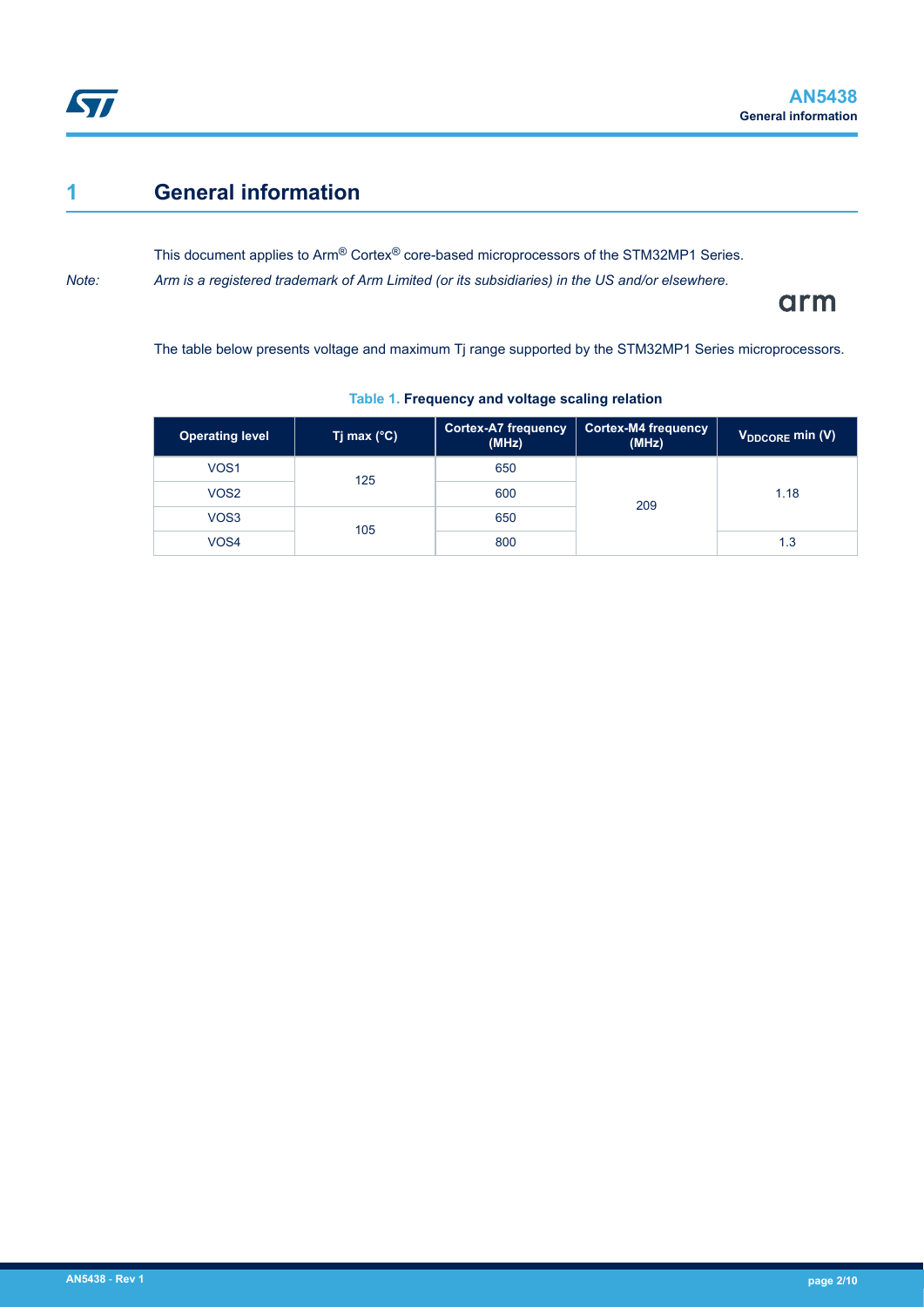### <span id="page-2-0"></span>**2 Lifetime estimation**

The STM32MP1 Series lifetime estimates depending on voltage and junction temperature, the table below details these lifetimes versus the applied voltage that is translated by VOS (voltage scaling).

| Operating level  | <b>Mission profile</b> | <b>Lifetime</b><br>(Years) | V <sub>DDCORE</sub> max<br>Domain 1 (V) | Tj max $(^{\circ}C)$ |
|------------------|------------------------|----------------------------|-----------------------------------------|----------------------|
| VOS <sub>1</sub> | General purpose        | っ                          | 1.25 (60 %)/1.21 (40%)                  | 125                  |
| VOS <sub>2</sub> | Industrial profile-1   | 10                         | 1.25                                    |                      |
| VOS3             | Industrial profile-2   | 10                         | 1.25                                    | 105                  |
| VOS4             | Enhanced profile       | ◠                          | 1.38                                    |                      |

**Table 2. Lifetime estimates versus the mission profiles (Operating ratio = 100 %,**  $V_{DD}$  max Domain 2 = 3.6 V)

*1. Covered by product qualification.*

The junction temperature (Tj) of the device is an important variable influencing the product lifetime (as shown in the figures below). Hence, it is recommended to keep a low Tj of the device with an appropriate thermal management.



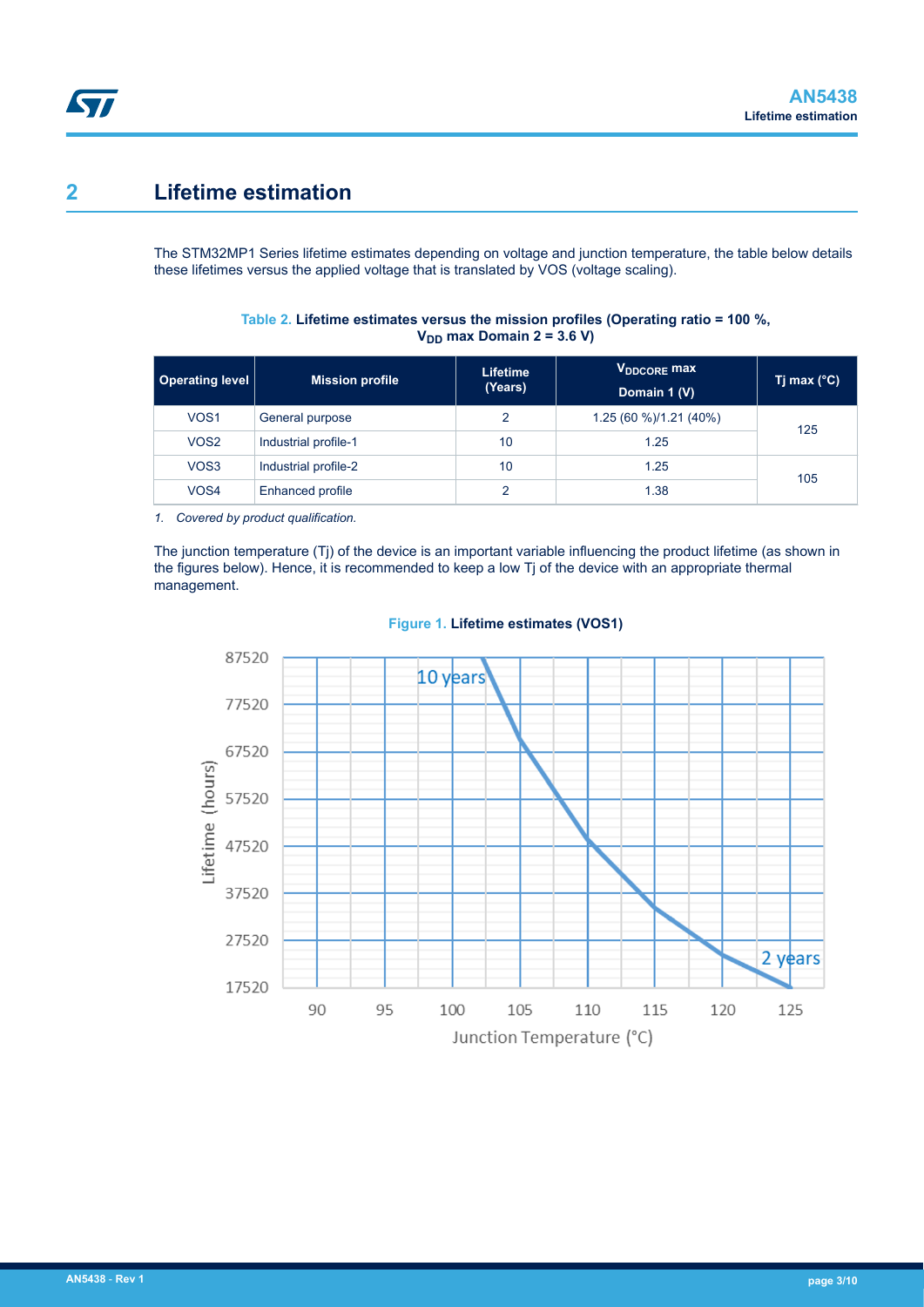<span id="page-3-0"></span>





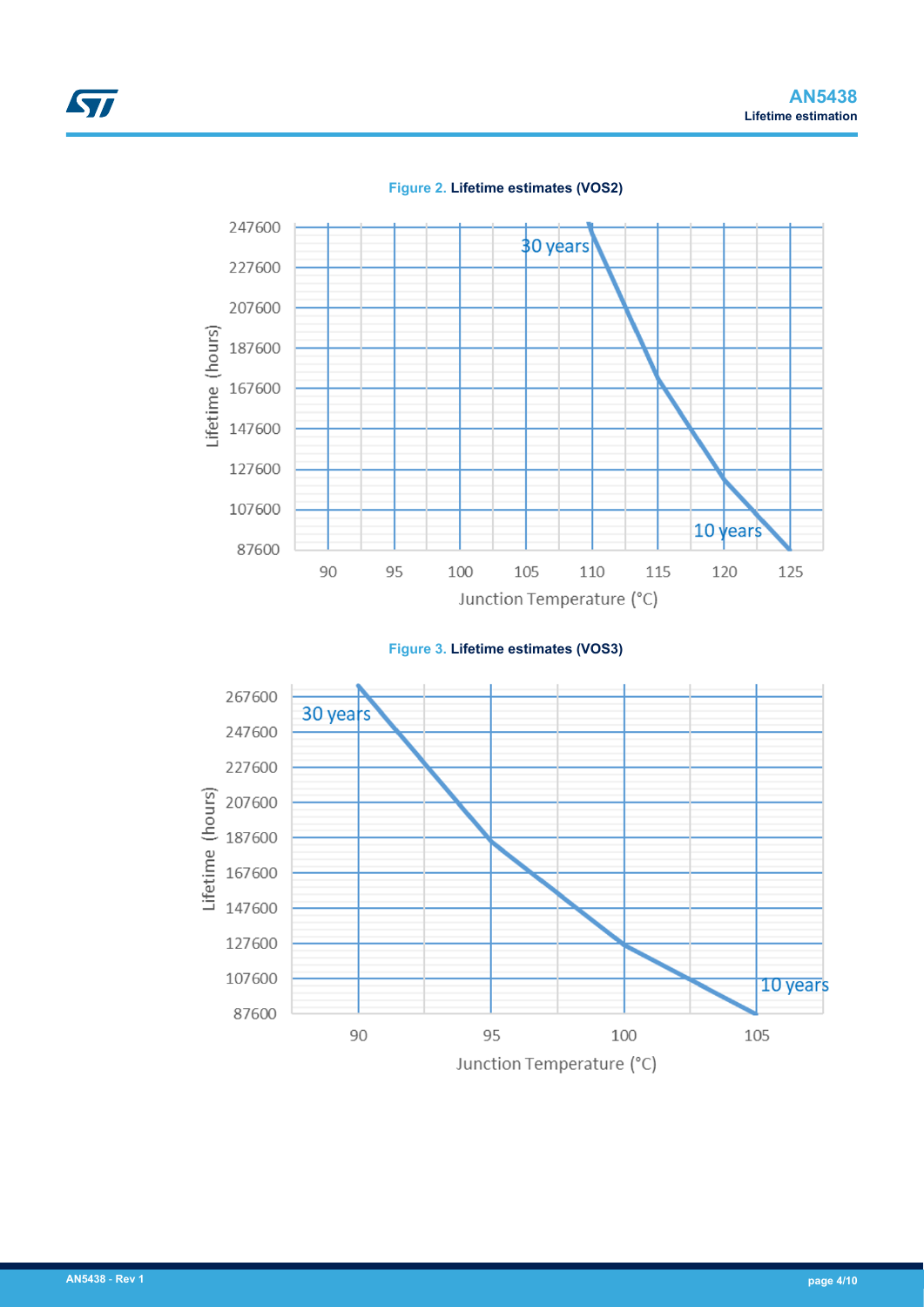<span id="page-4-0"></span>

**Figure 4. Lifetime estimates (VOS4)**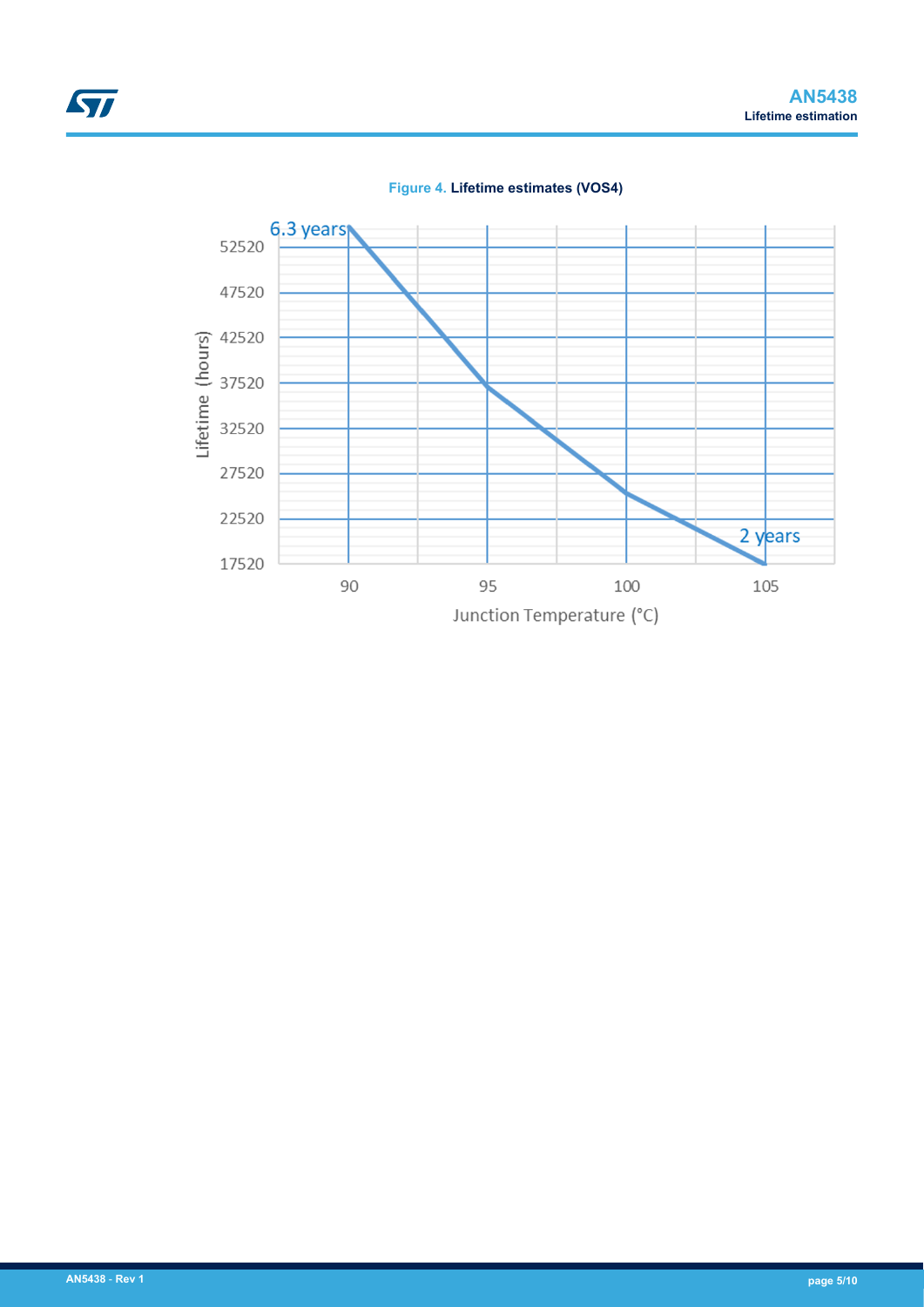# <span id="page-5-0"></span>**Revision history**

#### **Table 3. Document revision history**

| <b>Date</b> | <b>Version</b> | <b>Changes</b>   |
|-------------|----------------|------------------|
| 27-jan-2020 |                | Initial release. |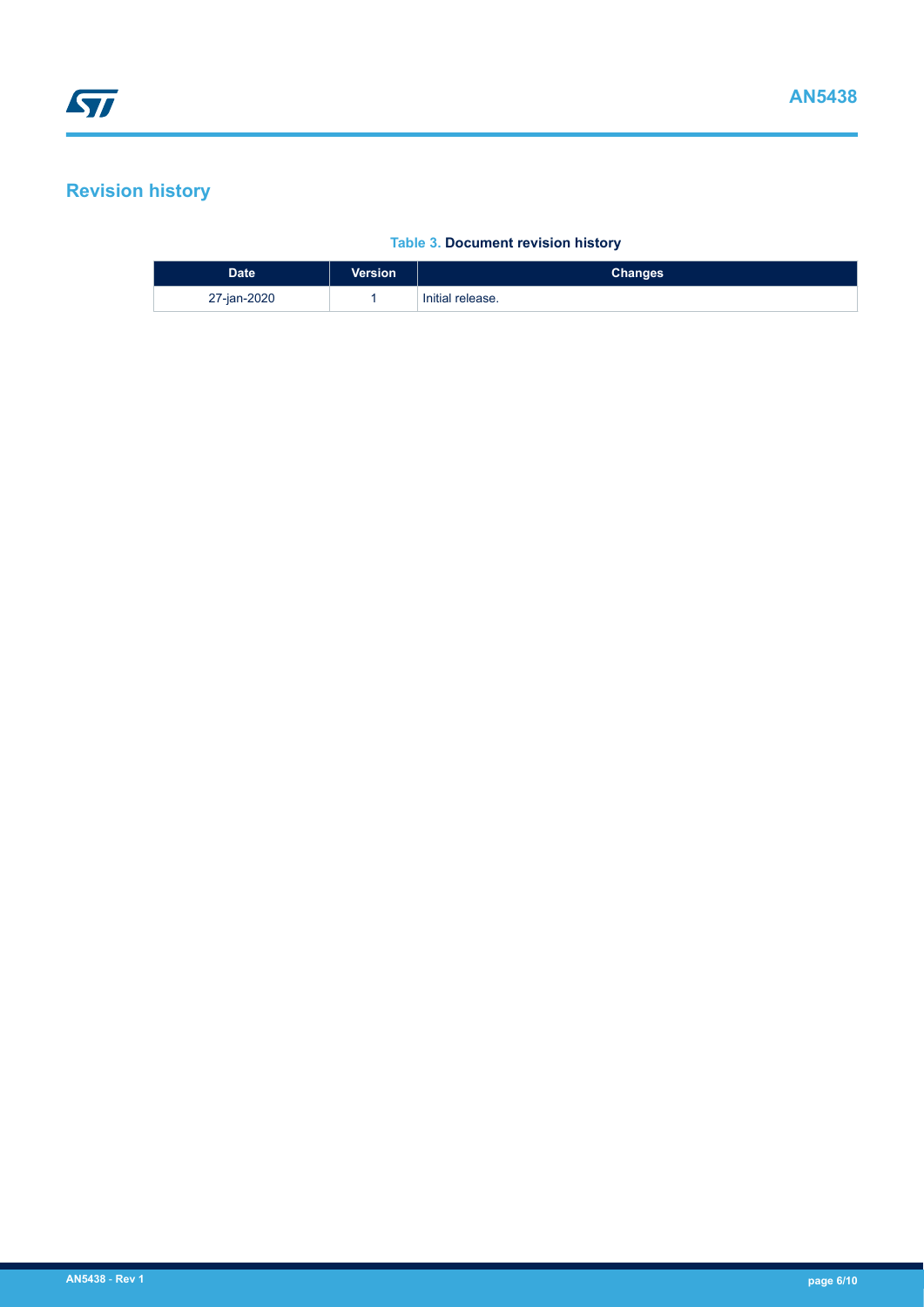### **Contents**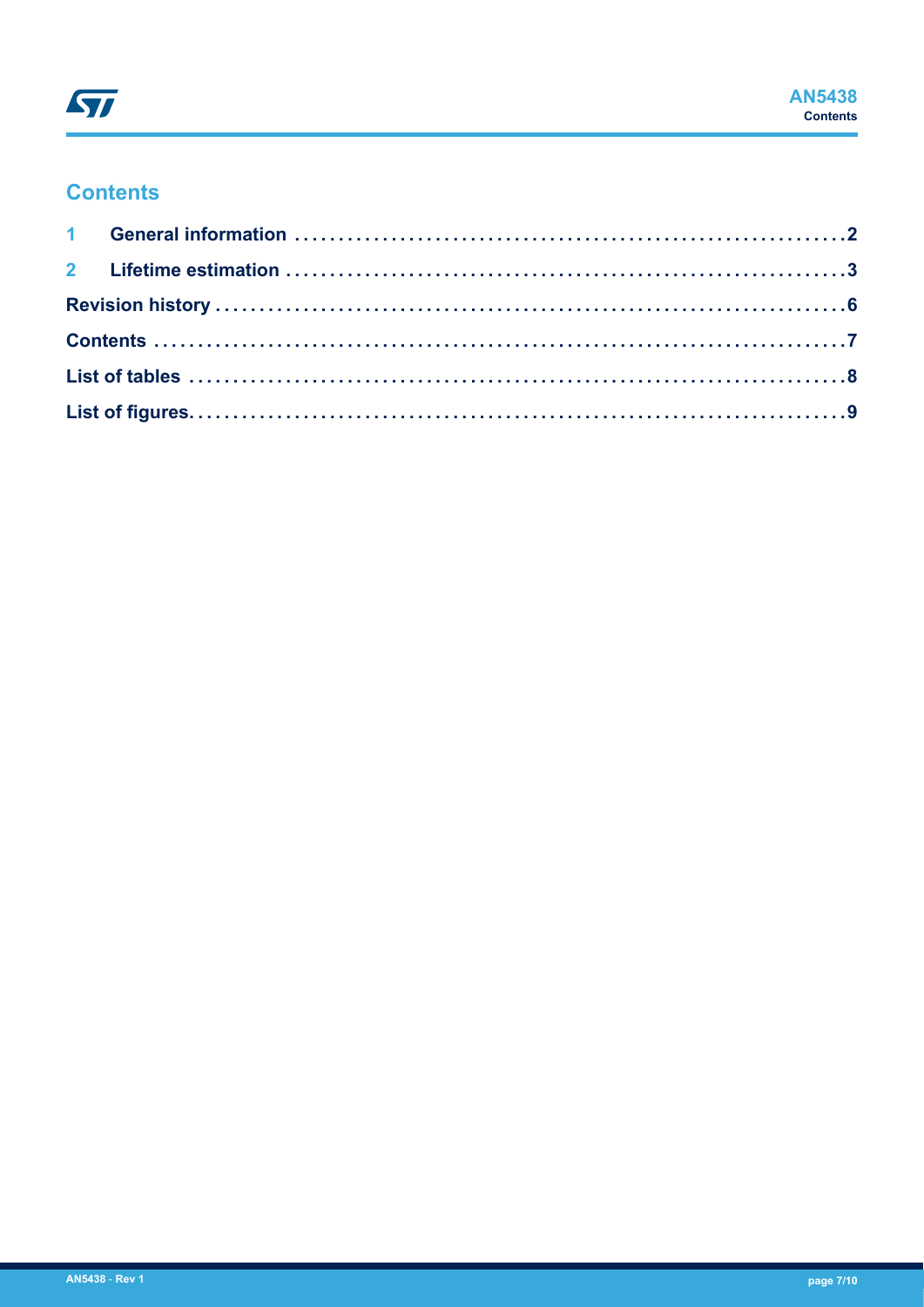# <span id="page-7-0"></span>**List of tables**

| Table 2. Lifetime estimates versus the mission profiles (Operating ratio = 100 %, $V_{DD}$ max Domain 2 = 3.6 V)3 |  |
|-------------------------------------------------------------------------------------------------------------------|--|
|                                                                                                                   |  |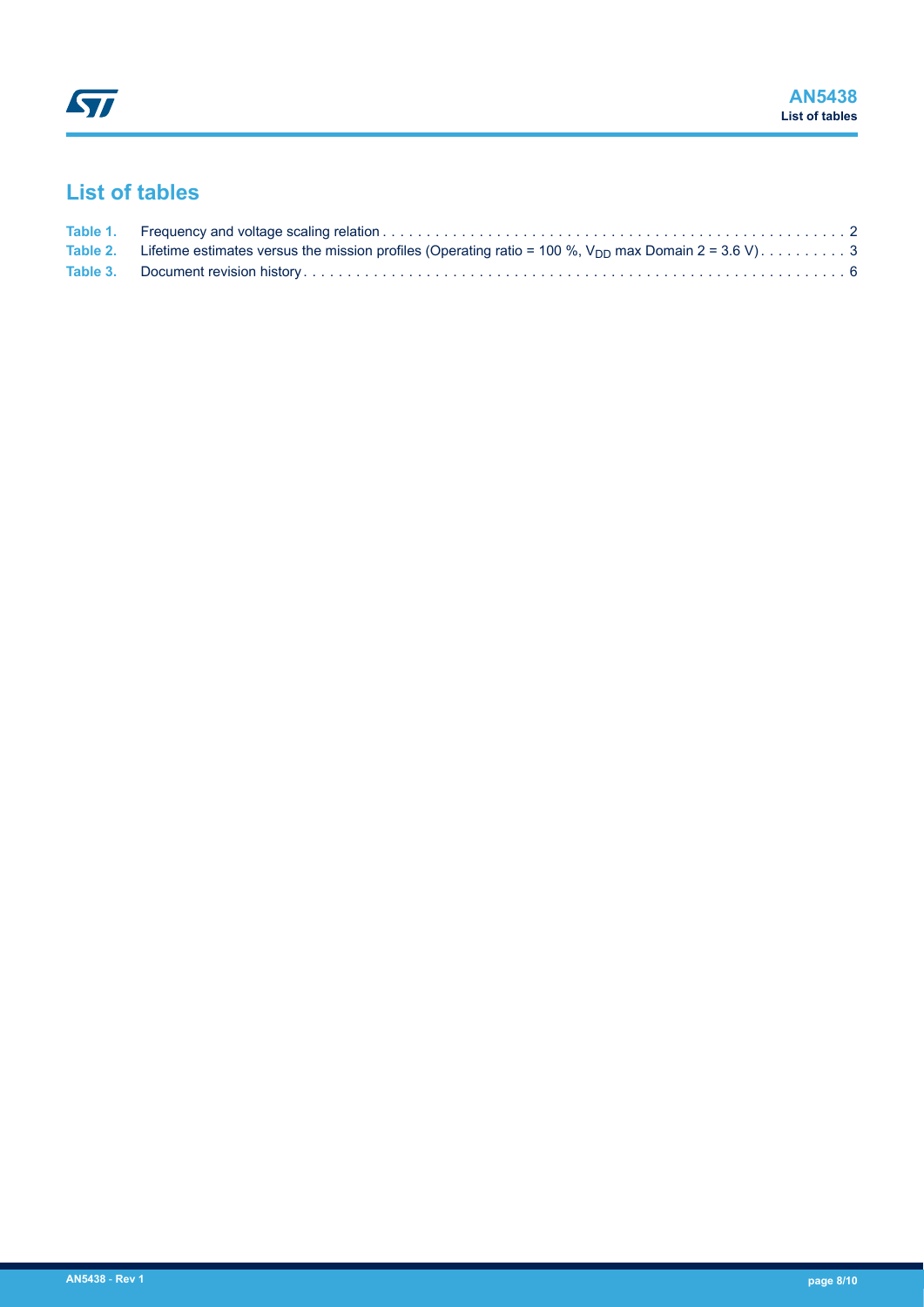# <span id="page-8-0"></span>**List of figures**